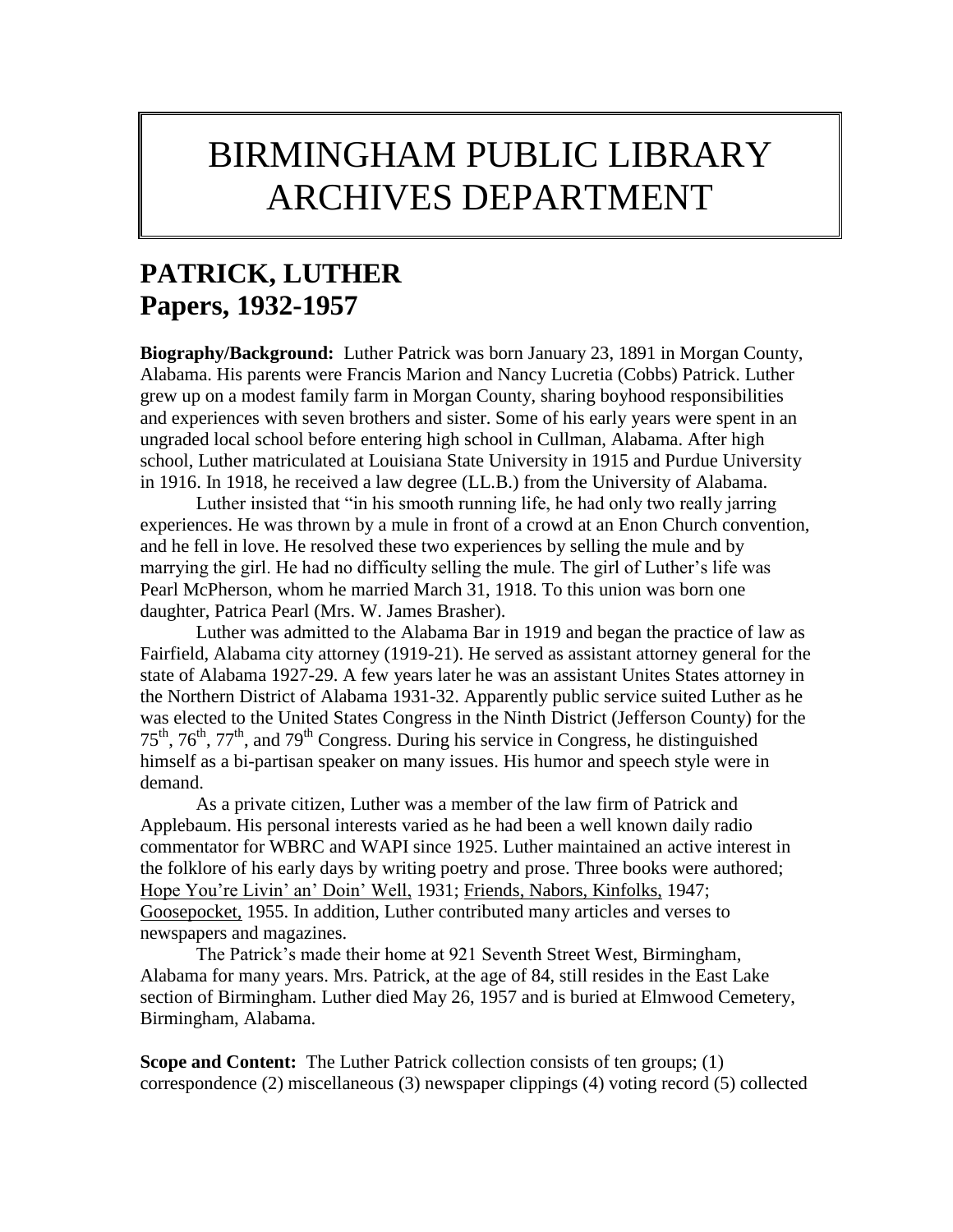magazine publications (6) scrapbook (7) congressional references (8) photographs (9) recordings (10) four volumes of "Dixielore."

The collection spans the years 1932 – 1957. Some early radio scripts may have predated this period, however, they are undated. Special interest items related to Luther Patrick's public service are files on political and citizen correspondence and miscellaneous papers reflecting his political philosophy.

The body of this collection is deficient in official documentation from Luther Patrick's eight years as a congressman. Routine government memoranda and position papers are notable by their absence. The colleted material is reflective of Luther Patrick's variety of interests. It is arranged by type, subject, and within each folder where dates are available.

## **Related Collections:**

#### **Subject Areas:**

**Size:** linear feet/foot ( box/es)

**Source:** Pearl McPherson Patrick

**Restrictions:** Standard preservation and copyright restrictions.

### **Guide Prepared By:**

| <b>File Number:</b> | Description:                                                                                                                                                                                                                                                                                                                                                                                             |
|---------------------|----------------------------------------------------------------------------------------------------------------------------------------------------------------------------------------------------------------------------------------------------------------------------------------------------------------------------------------------------------------------------------------------------------|
| 230.1.1             | Correspondence: Political correspondence, 1938 – 1956<br>$(25$ items, $25$ leaves)                                                                                                                                                                                                                                                                                                                       |
|                     | Included are letters exchanged with local, state and<br>national figures. Of particular note are letters from Adali<br>Stephenson relative to Luther Patrick's support at the<br>Democratic National Convention of 1956. Also included is<br>a letter from Eleanor Roosevelt requesting that Luther<br>Patrick speak at a White House Citizenship Institute<br>sponsored by the American-Youth Congress. |
| 230.1.2             | Correspondence: Constituent and citizen correspondence<br>$1941 - 46$ (42 items, 52 leaves)                                                                                                                                                                                                                                                                                                              |
|                     | Included are letters exchanged with constituents and<br>reactive letters from citizens in other areas of the U.S. Of<br>particular note are letters reflecting sentiment for and<br>against Luther Patrick's one man demonstration against                                                                                                                                                               |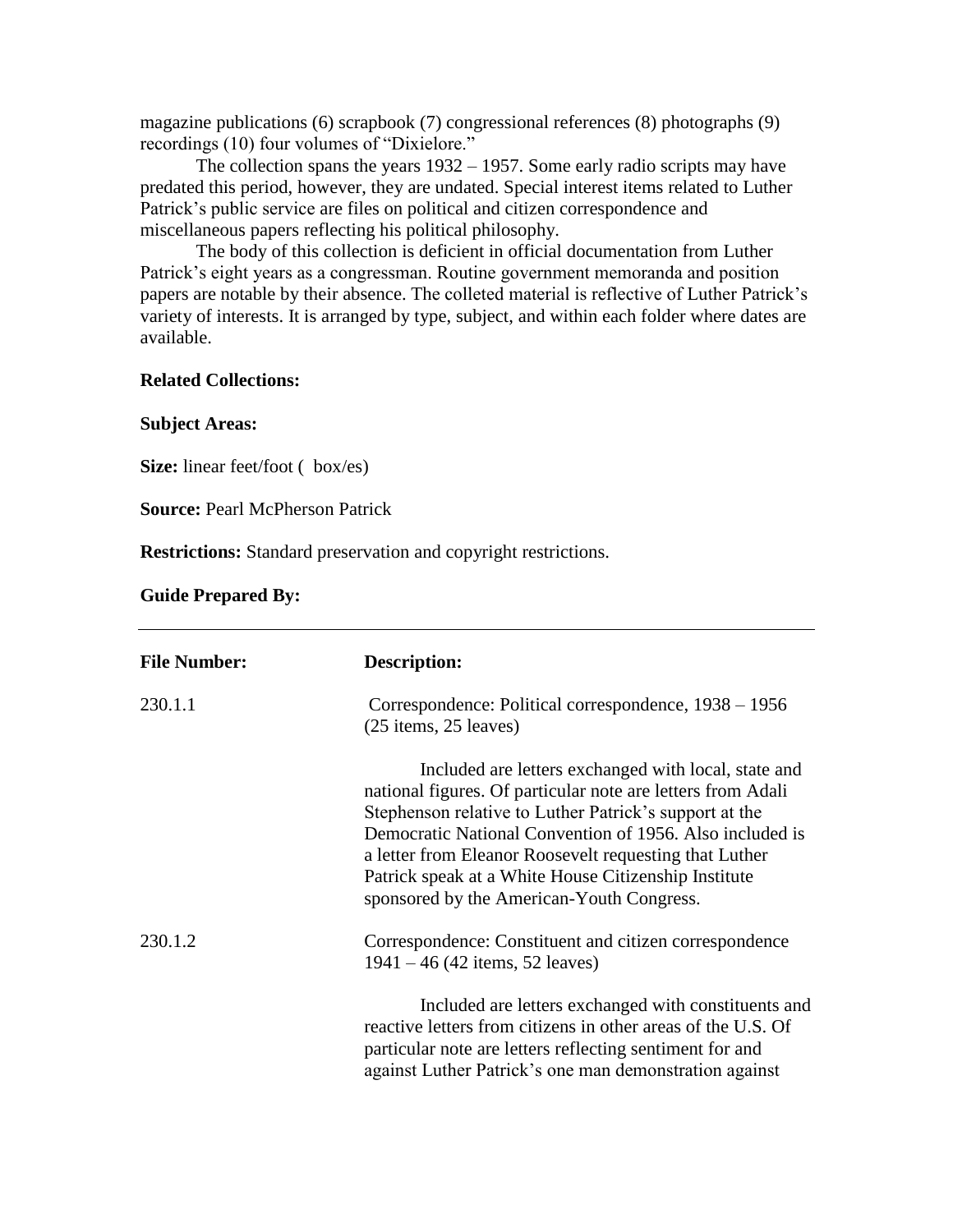|         | pickets for the American Peace Mobilization outside the<br>White House in May or June 1941.                                                                                                                                                                                               |
|---------|-------------------------------------------------------------------------------------------------------------------------------------------------------------------------------------------------------------------------------------------------------------------------------------------|
| 230.1.3 | Correspondence: Correspondence between Luther Patrick<br>and publishers, $1953 - 57$ (10 items, 14 leaves)                                                                                                                                                                                |
|         | Letters between Luther Patrick and various<br>publishers regarding publication of his poetry and prose. Of<br>particular not is Mrs. Patrick's decision to forego<br>publication of Luther Patrick's collection of "Dixielore."                                                           |
| 230.1.4 | Correspondence: Miscellaneous Correspondents, 1946 – 56<br>$(28$ items, 41 leaves)                                                                                                                                                                                                        |
|         | Included are exchanges of letters between Luther<br>Patrick and persons requesting his books.                                                                                                                                                                                             |
| 230.1.5 | Correspondence: Miscellaneous Correspondents, 1952 – 56<br>$(17$ items, 41 leaves)                                                                                                                                                                                                        |
|         | Included is a general assortment of letters between<br>Luther Patrick and individuals after his congressional<br>service. Letters express a general concern after Luther<br>Patrick's failing health or informational responses to and<br>from Luther Patrick.                            |
| 230.1.6 | Correspondence: Miscellaneous Correspondents, 1956 (20)<br>items, 32 leaves)                                                                                                                                                                                                              |
|         | Miscellaneous letters relative to campaign activities<br>and delegates to the Democratic National Convention in<br>1956. Of particular note is a fund raising activity around a<br>play, "Trial of Joe Smith" written by Luther Patrick.                                                  |
| 230.1.7 | Miscellaneous Papers: Papers reflecting Luther Patrick's<br>political philosophy, $1951 - 55$ (12 items, 45 leaves)                                                                                                                                                                       |
|         | An assortment of Luther Patrick's writing inclusive<br>of commentary on Adali Stephenson's humor and foreign<br>policy. Of particular note is a rough draft letter to Clarence<br>B. Kelly, University, Alabama expressing Luther Patrick's<br>ideas on race relations. (6 undated items) |
| 230.1.8 | Miscellaneous Papers: Sp3ech, 1940 (5 items, 15 leaves)                                                                                                                                                                                                                                   |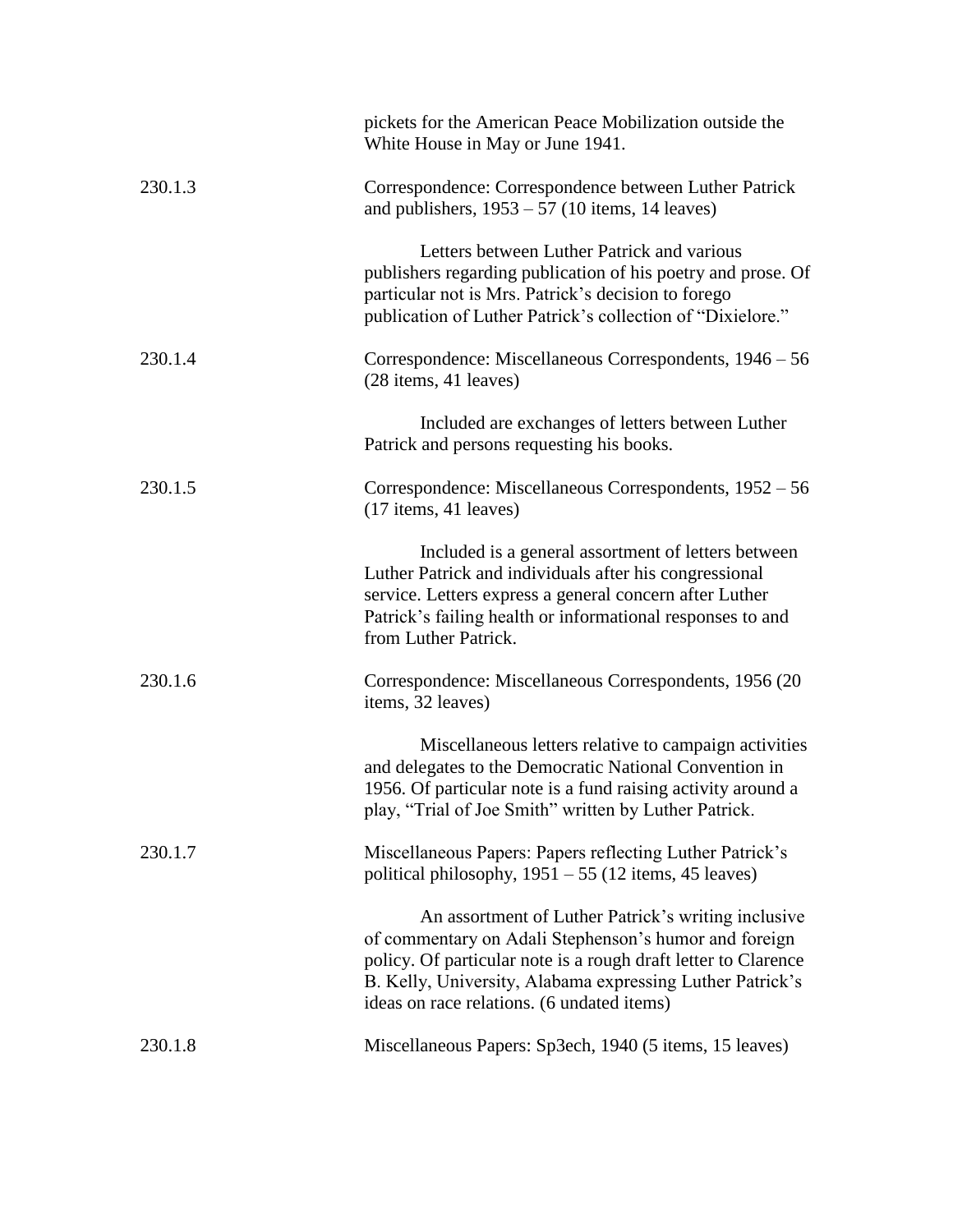|          | Speech in Congressional Record on bipartisan<br>behavior delivered by Luther Patrick March 18, 1940.<br>Additional speeches are included which are undated. |
|----------|-------------------------------------------------------------------------------------------------------------------------------------------------------------|
| 230.1.9  | Miscellaneous Papers: Note cards, (undated) (15 items, 201<br>leaves)                                                                                       |
|          | Rough draft note cards outlining information and<br>humor used in Luther Patrick's speeches.                                                                |
| 230.1.10 | Miscellaneous Papers: Original drafts of poems written by<br>Luther Patrick, (undated) (62 items, 180 leaves)                                               |
| 230.1.11 | Miscellaneous Papers: Original drafts of poems written by<br>Luther Patrick, (undated) (164 items, 168 leaves).                                             |
| 230.1.12 | Miscellaneous Papers: Original drafts of Luther Patrick's<br>Prose, (undated) (23 items, 56 leaves).                                                        |
| 230.1.13 | Miscellaneous Papers: Original radio scripts by Luther<br>Patrick, (undated) (34 items, 177 leaves).                                                        |
| 230.1.14 | Miscellaneous Papers: Original radio scripts by Luther<br>Patrick, (undated) (25 items, 91 leaves)                                                          |
| 230.1.15 | Miscellaneous Papers: Copies of legal divorce written in<br>poetry by Luther Patrick, (undated) (4 items, 7 leaves)                                         |
| 230.1.16 | Miscellaneous Papers: Copies of sheet music with lyrics,<br>"Sleepin at the Foot of the Bed" by Luther Patrick,<br>(undated) (3 items, 6 leaves)            |
| 230.1.17 | Miscellaneous Papers: Published articles by Luther Patrick,<br>"Keep America Crime Conscious", (undated) (1 item, 4<br>leaves)                              |
| 230.1.18 | Miscellaneous Papers: Newspaper contributions by Luther<br>Patrick, (undated) (38 items, 57 leaves)                                                         |
| 230.1.19 | Newspaper Clippings: Miscellaneous assortment of<br>clippings, (undated) (46 items, 46 leaves)                                                              |
|          | Of particular interest are clippings relative to Luther<br>Patrick's picketing of demonstrators at the White House.                                         |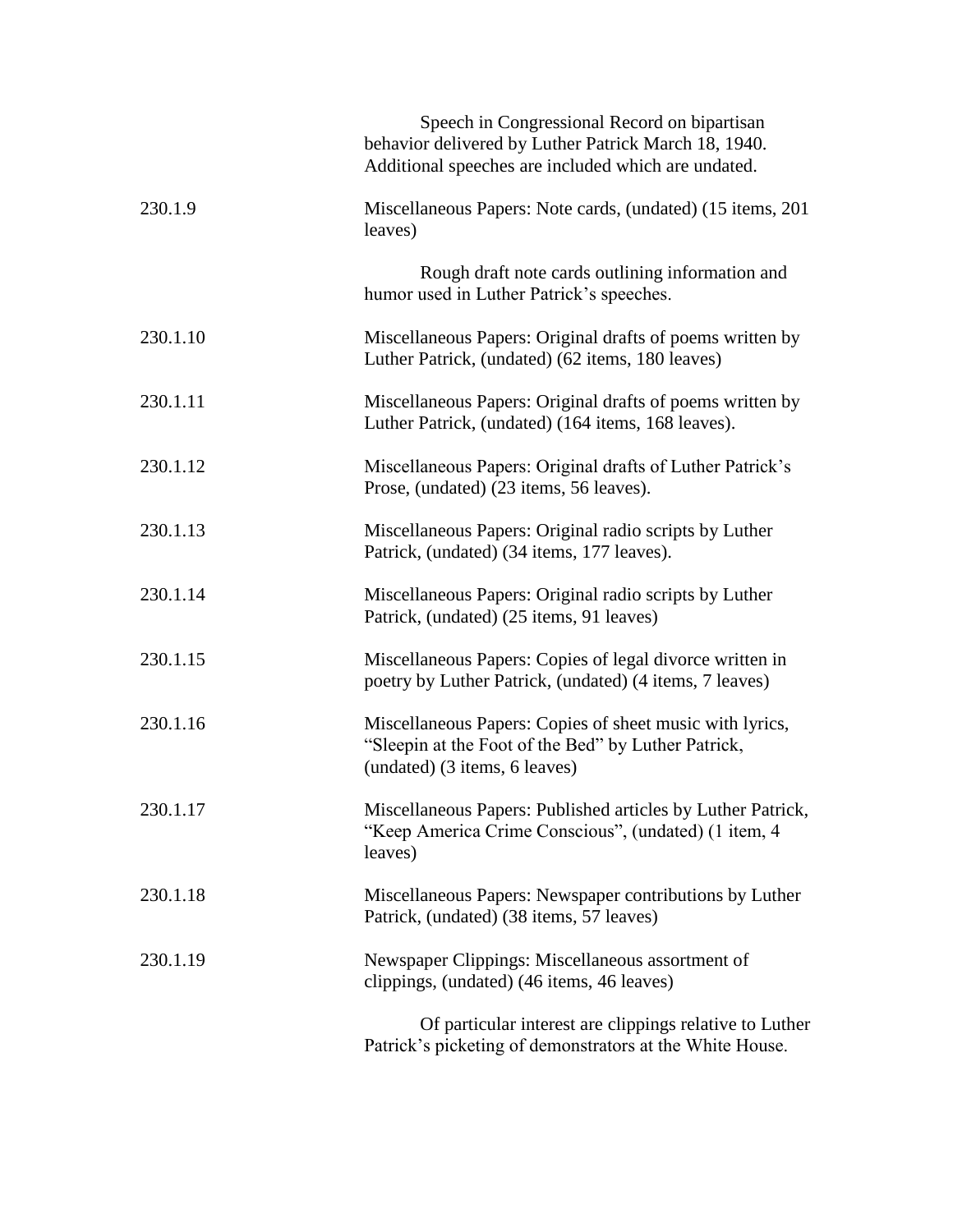| 230.1.20 | Newspaper Clippings: Miscellaneous clippings about<br>Luther Patrick, ex-Congressman, poet, invalid, lawyer, etc.,<br>(undated) (38 items, 38 leaves).         |
|----------|----------------------------------------------------------------------------------------------------------------------------------------------------------------|
| 230.1.21 | Newspaper Clippings: Miscellaneous clippings of poetry,<br>(undated) (24 items, 24 leaves)                                                                     |
|          | Many of these clippings are from the "Poets"<br>Corner" of the Birmingham Post.                                                                                |
| 230.1.22 | Voting Record: Luther Patrick's composite voting record in<br>Congress, 1937 – 46 Inclusive (3 items, 37 leaves)                                               |
| 230.1.23 | Magazine Publications: Magazines collected by Luther<br>Patrick, 1946 – 56 (5 items, 148 leaves).                                                              |
|          | Included is one copy each of Democratic Digest<br>1947; Liberty Magazine 1956; Pictorial Directory-Victory<br>Congress 1946; Alabama Wheelchair Magazine 1956. |
| 230.1.24 | Scrapbook: Miscellaneous collection, (undated) (1 item, 62<br>leaves).                                                                                         |
|          | Included are miscellaneous photographs, letters,<br>newspaper clippings and speech announcements.                                                              |
| 230.1.25 | Scrapbook: Miscellaneous sympathy cards, letters and<br>notes, 1957 (1 item, 61 leaves)                                                                        |
|          | Correspondence received by Mrs. Patrick at Luther<br>Patrick's death.                                                                                          |
| 230.1.26 | Scrapbook: Funeral collection, 1957 (1 item, 122 leaves)                                                                                                       |
|          | Memorial register of Luther Patrick's funeral,<br>newspaper tributes, eulogies, flower cards, notes, and cards<br>of sympathy.                                 |
| 230.1.27 | Congressional References: Congressional record<br>references, $1937 - 47$ (7 items, 78 leaves)                                                                 |
|          | Luther Patrick's remarks in the 75 <sup>th</sup> , 76 <sup>th</sup> , 77 <sup>th</sup> and<br>79 <sup>th</sup> Congresses.                                     |
| 230.1.28 | Photographs: Miscellaneous photographs of Luther Patrick<br>and friends, (undated) (18 items, 18 leaves)                                                       |